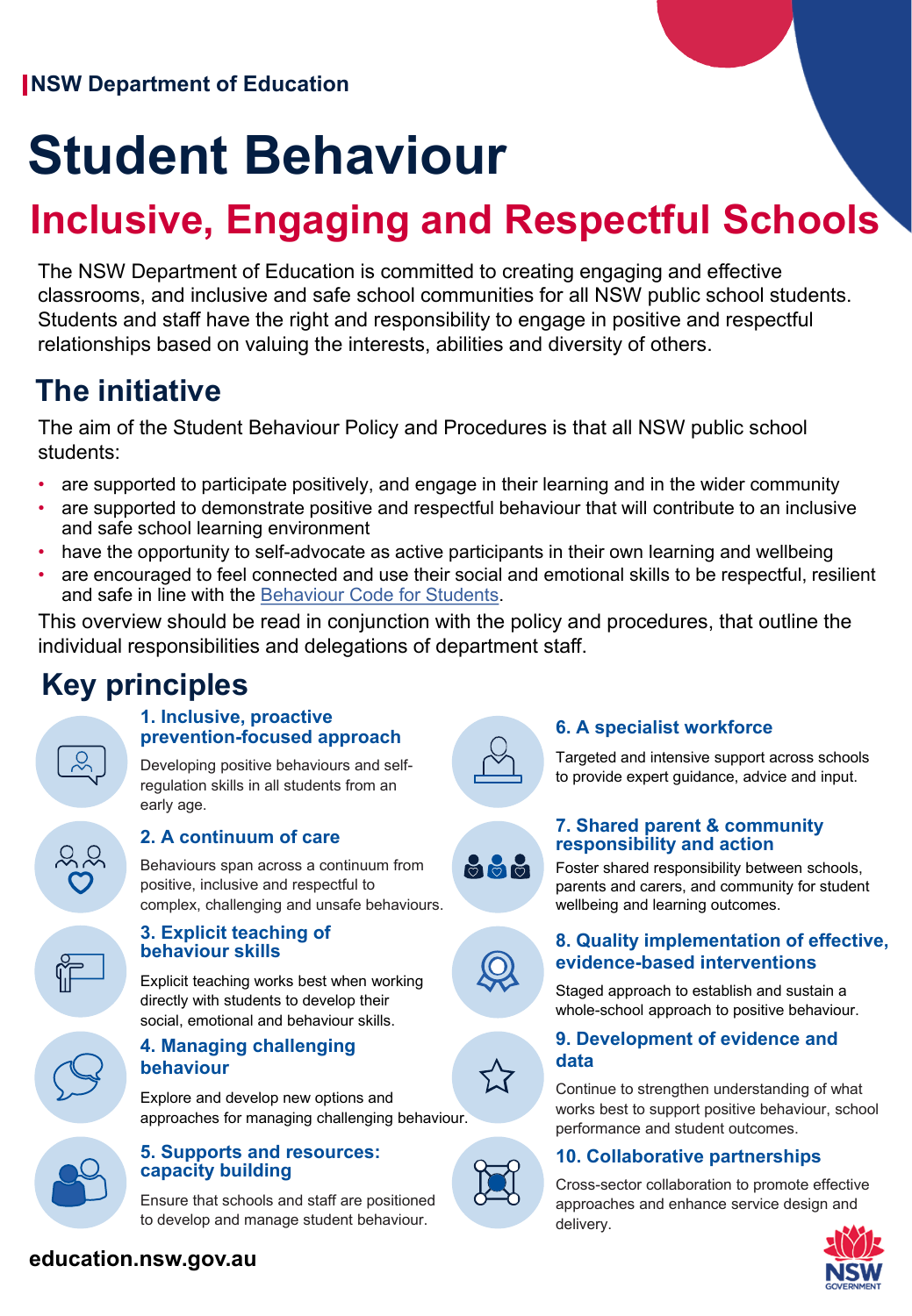### **NSW Department of Education**

## **Rationale for change**

Suspension rates are disproportionately high for students with disability, Aboriginal students, students in rural and remote areas, students in out of home care and students experiencing socioeconomic disadvantage.

We are introducing the policy and procedures to support vulnerable groups to stay in school and ensure every student is safe, engaged and can continue learning with positive behaviour support. Supporting and enabling positive student behaviour is essential for quality learning, as well as the wellbeing and safety of all students and staff.

- A new policy with new arrangements for suspension and an evidence-informed approach to behaviour support and management, replacing the existing Student Discipline in Government Schools Policy.
- Additional tools, resources, expanded access to specialist services and new professional learning is available.

#### **What's changing What's not changing**

- Various positive behaviour support approaches are already in place in schools, including Positive Behaviour for Learning.
- Suspension will remain an option for schools if a student's behaviour poses a risk to others.

### **What the change means**

*Procedural fairness will be afforded to all students and staff.*



**For schools**

For NSW public schools:

- All schools must develop their own School Behaviour Support and Management Plan.
- Principals have the discretion to consider individual circumstances and context when making decisions about when a suspension is necessary, rather than a tick-box or prescriptive approach.
- Focus on a care continuum of behaviour support and management, which takes into account the nature of behaviour and consequences – considering circumstances, context and impact – rather than a prescriptive approach.
- Understand changes through accessing new universal evidence-based resources including student support plans, drop-in information sessions, care continuum explainers, and on the ground support from behaviour specialists.



For students, parents and carers:

More support to ensure students are supported to remain in school through positive behaviour and reducing the days lost through suspensions.

**For students, parents and carers**



**education.nsw.gov.au**